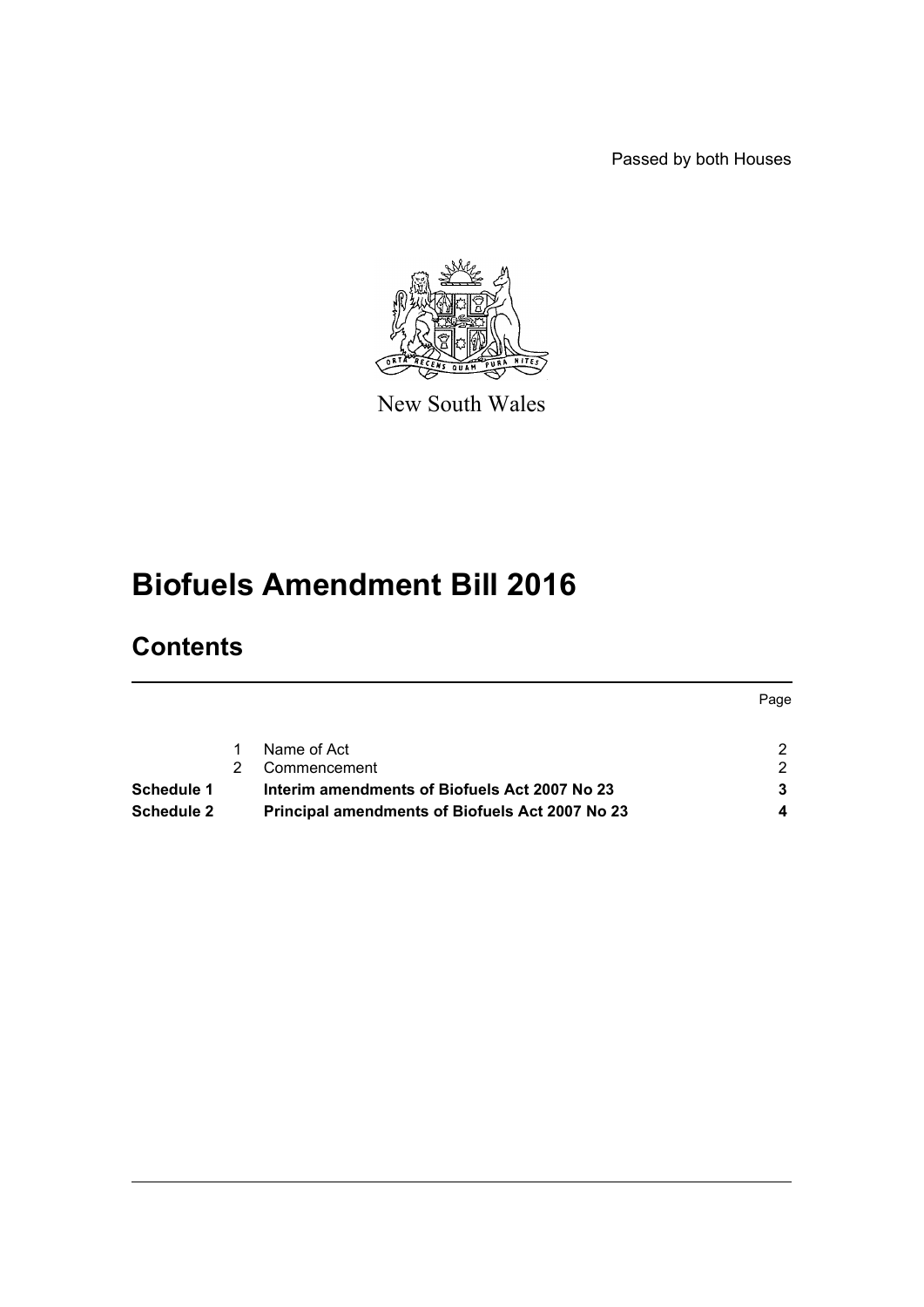*I certify that this public bill, which originated in the Legislative Assembly, has finally passed the Legislative Council and the Legislative Assembly of New South Wales.*

> *Clerk of the Legislative Assembly. Legislative Assembly, Sydney,* , 2016



New South Wales

# **Biofuels Amendment Bill 2016**

Act No , 2016

An Act to amend the *Biofuels Act 2007* to modify the minimum biofuel requirements and their application and to extend requirements for the provision of information.

*I have examined this bill and find it to correspond in all respects with the bill as finally passed by both Houses.*

*Assistant Speaker of the Legislative Assembly.*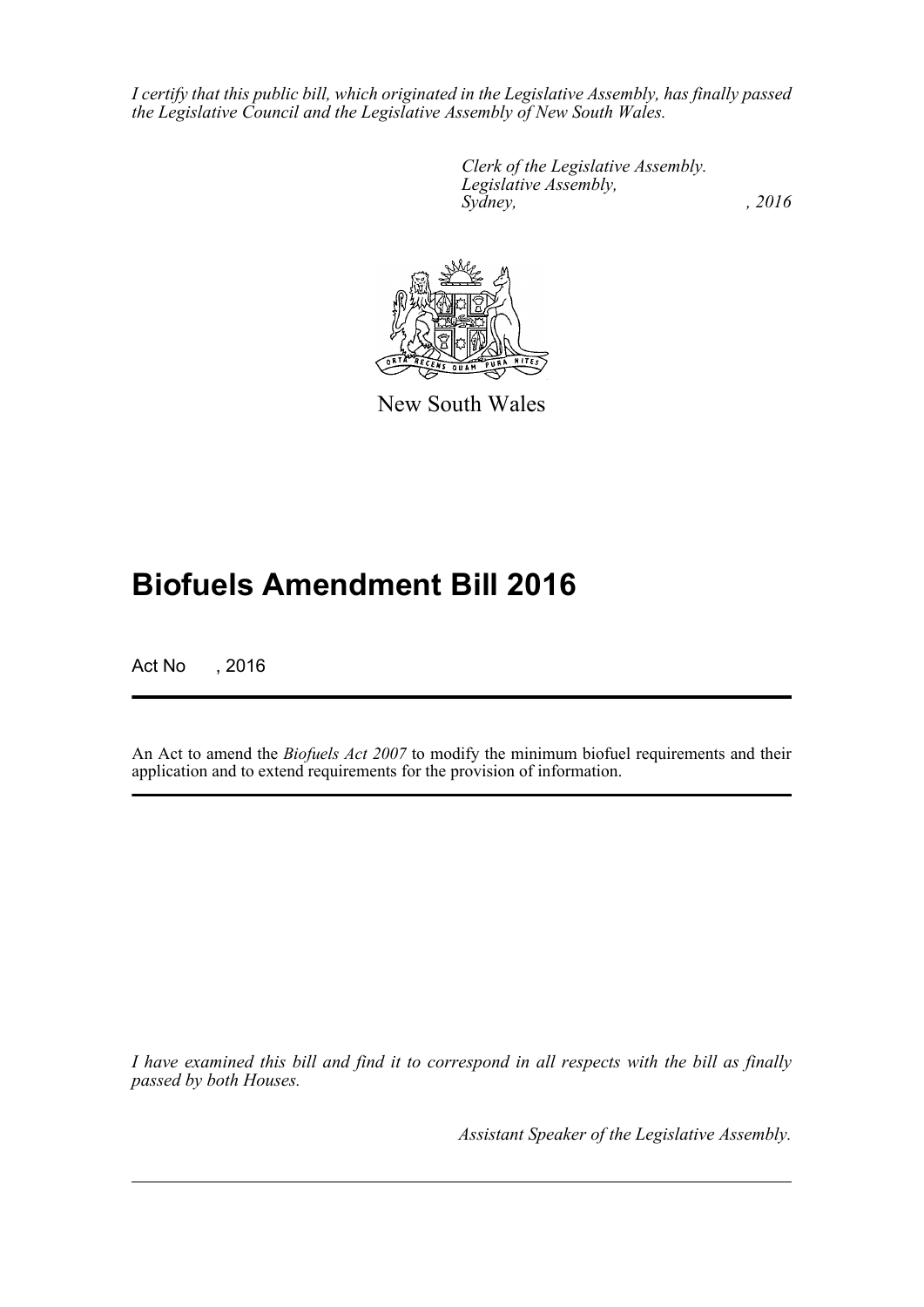#### <span id="page-2-0"></span>**The Legislature of New South Wales enacts:**

#### **1 Name of Act**

This Act is the *Biofuels Amendment Act 2016*.

#### <span id="page-2-1"></span>**2 Commencement**

- (1) Sections 1 and 2 and Schedule 1 commence on the date of assent to this Act.
- (2) This Act (except sections 1 and 2 and Schedule 1) commences on a day or days to be appointed by proclamation.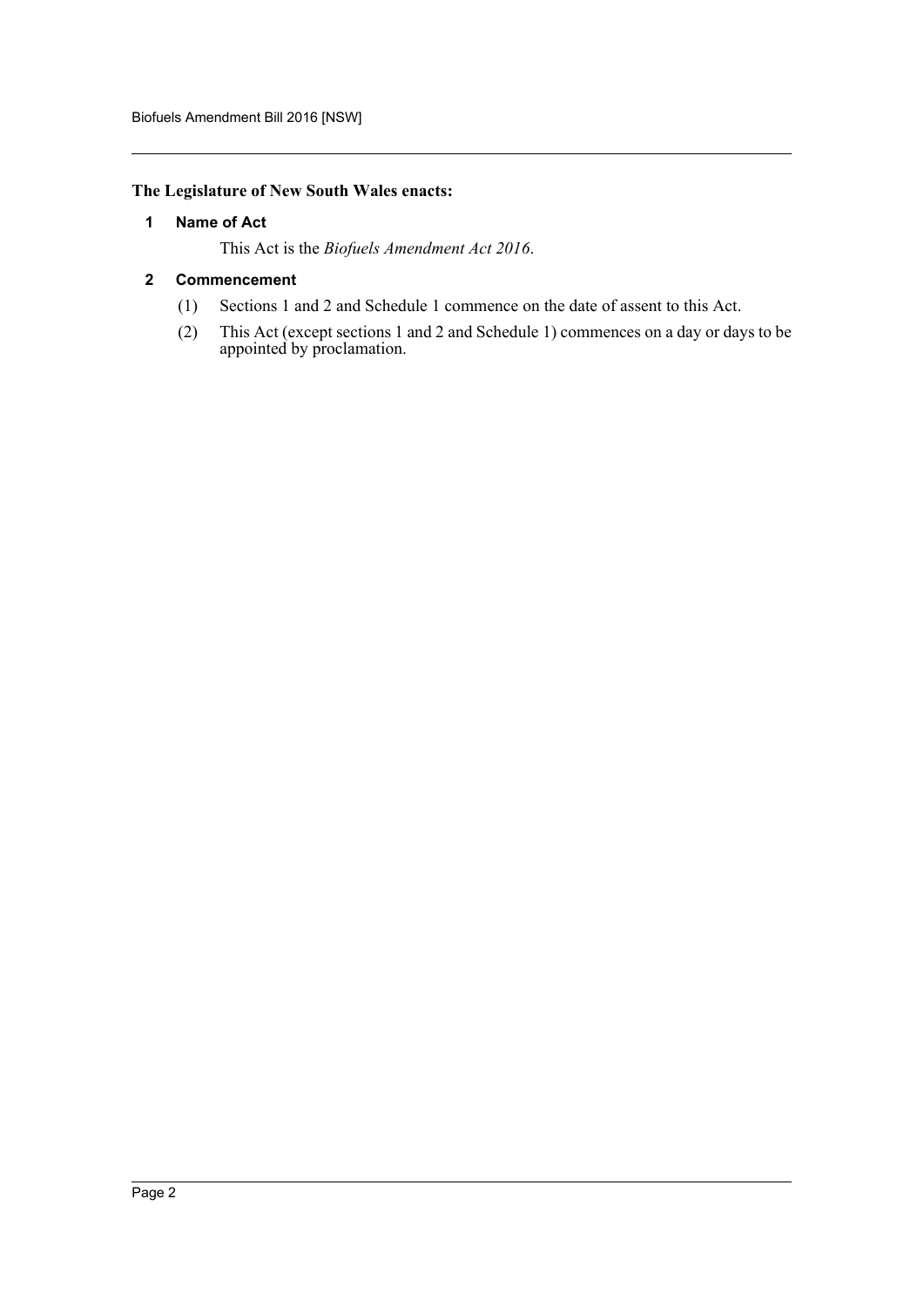## <span id="page-3-0"></span>**Schedule 1 Interim amendments of Biofuels Act 2007 No 23**

**Schedule 1 Savings, transitional and other provisions** Insert after Part 4:

## **Part 5 Return by operators of service stations for purposes of Biofuels Amendment Act 2016**

#### **6 Return by operators of service stations**

- (1) A person who operates or controls the operation of a service station (within the meaning of section 4A) must provide a return to the Secretary as required by the Secretary by notice published in the Gazette. Maximum penalty: 500 penalty units.
- (2) The notice must specify:
	- (a) the period for which the return is to be provided, and
	- (b) the manner and form in which the return is to be provided, and
	- (c) the date by which the return is to be provided.
- (3) The return is to specify the following information in respect of sales of petrol and diesel fuel by the person during the period for which the return is provided:
	- (a) the total volume of petrol sold (including petrol-ethanol blend),
	- (b) the total volume of ethanol sold (in the form of petrol-ethanol blend),
	- (c) the total volume of diesel fuel sold (including biodiesel blend),
	- (d) the total volume of biodiesel sold (in the form of biodiesel blend),
	- (e) such other information as may be specified in the notice.
- (4) If the period for which the return is to be provided is a relevant period, compliance with section 11 by a major retailer is to be taken to be compliance with this clause.
- (5) For the purposes of section 29, an offence under subclause (1) is prescribed as a penalty notice offence and \$5,500 is prescribed as the amount of the penalty payable for the offence if dealt with under section 29.
- (6) This clause ceases to have effect on the commencement of Schedule 2 [14] to the *Biofuels Amendment Act 2016*.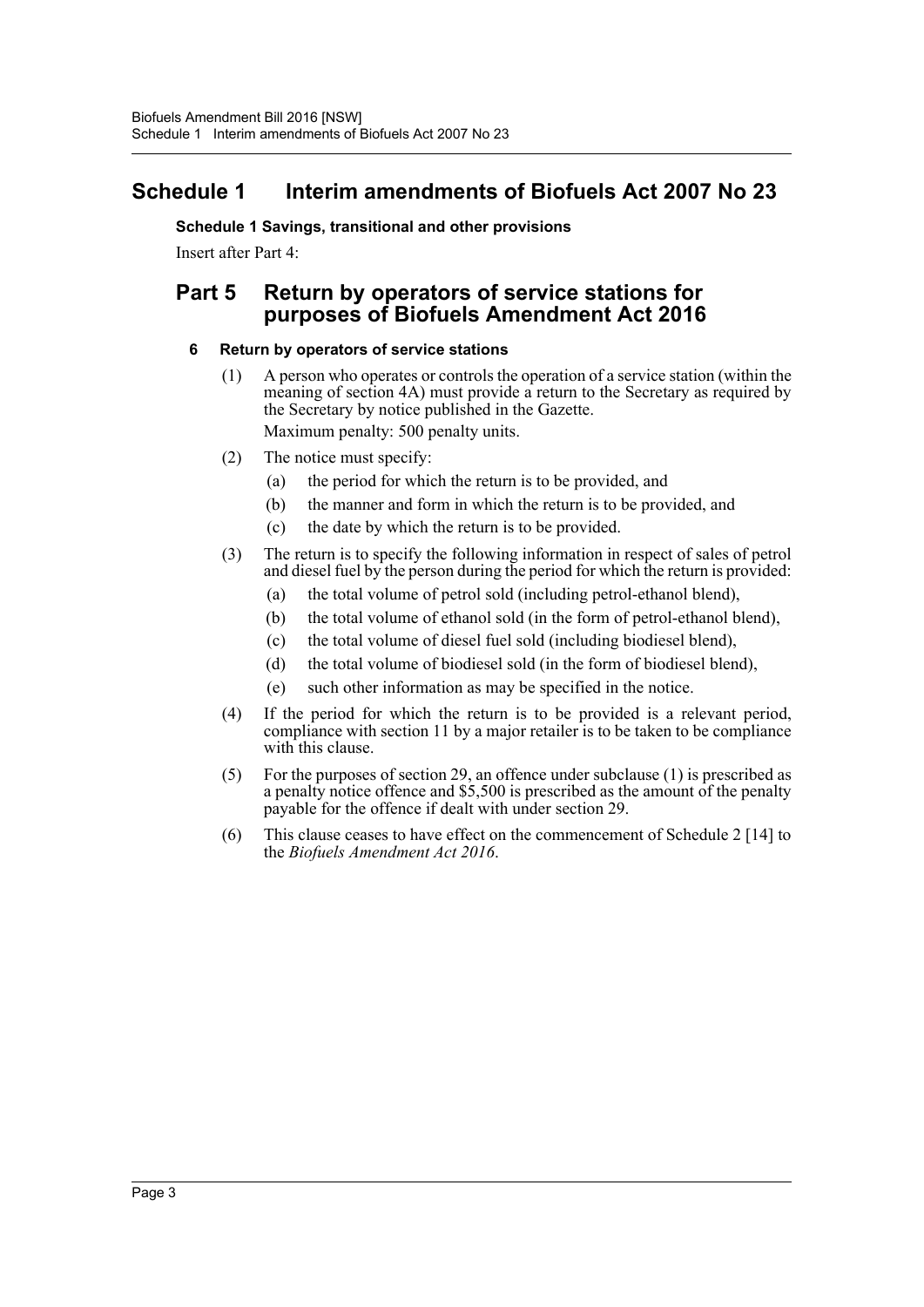## <span id="page-4-0"></span>**Schedule 2 Principal amendments of Biofuels Act 2007 No 23**

#### **[1] Long title**

Insert "and to require information to be provided in respect of such sales" after "State".

#### **[2] Section 3 Definitions**

Omit the definitions of *major retailer* and *volume fuel seller* from section 3 (1).

#### **[3] Section 3 (1), definition of "minimum biofuel requirement"**

Omit "section 6 or 7". Insert instead "section 6, 7 or 8".

#### **[4] Section 3 (1)**

Insert in alphabetical order:

*IPART* means the Independent Pricing and Regulatory Tribunal.

*service station* means a building or place used for the fuelling of motor vehicles involving the sale by retail of petrol or diesel fuel, whether or not any other fuel or other product is sold there and whether or not the building or place is used for any other purpose.

*volume fuel retailer* is defined in section 4A.

*volume fuel retailer's service station* means:

- (a) a service station operated by the volume fuel retailer, or
- (b) a service station the operation of which is controlled by the volume fuel retailer,

whether or not the service station is a volume fuel service station.

*volume fuel service station* means a service station at which:

- (a) 3 or more types of petrol or diesel fuel are available for sale by retail for the fuelling of motor vehicles at the service station (for example, regular unleaded petrol, unleaded petrol that has a research octane number of not less than 95 and diesel fuel), and
- (b) the total volume of petrol and diesel fuel sold by retail for the fuelling of motor vehicles at the service station (calculated as set out in section 9) exceeds a threshold prescribed by the regulations.

#### **[5] Section 4A**

Omit the section. Insert instead:

#### **4A Volume fuel retailer**

(1) In this Act:

*volume fuel retailer* means:

- (a) a person who operates or controls the operation of a volume fuel service station (whether or not the person also operates or controls the operation of any other service station and whether or not the person is also a fuel wholesaler), or
- (b) a person who operates or controls the operation of 20 or more service stations, none of which are volume fuel service stations.
- (2) The regulations may include any other person or class of persons in the definition of *volume fuel retailer*.
- (3) The regulations may exclude a person or class of persons from the definition of *volume fuel retailer*.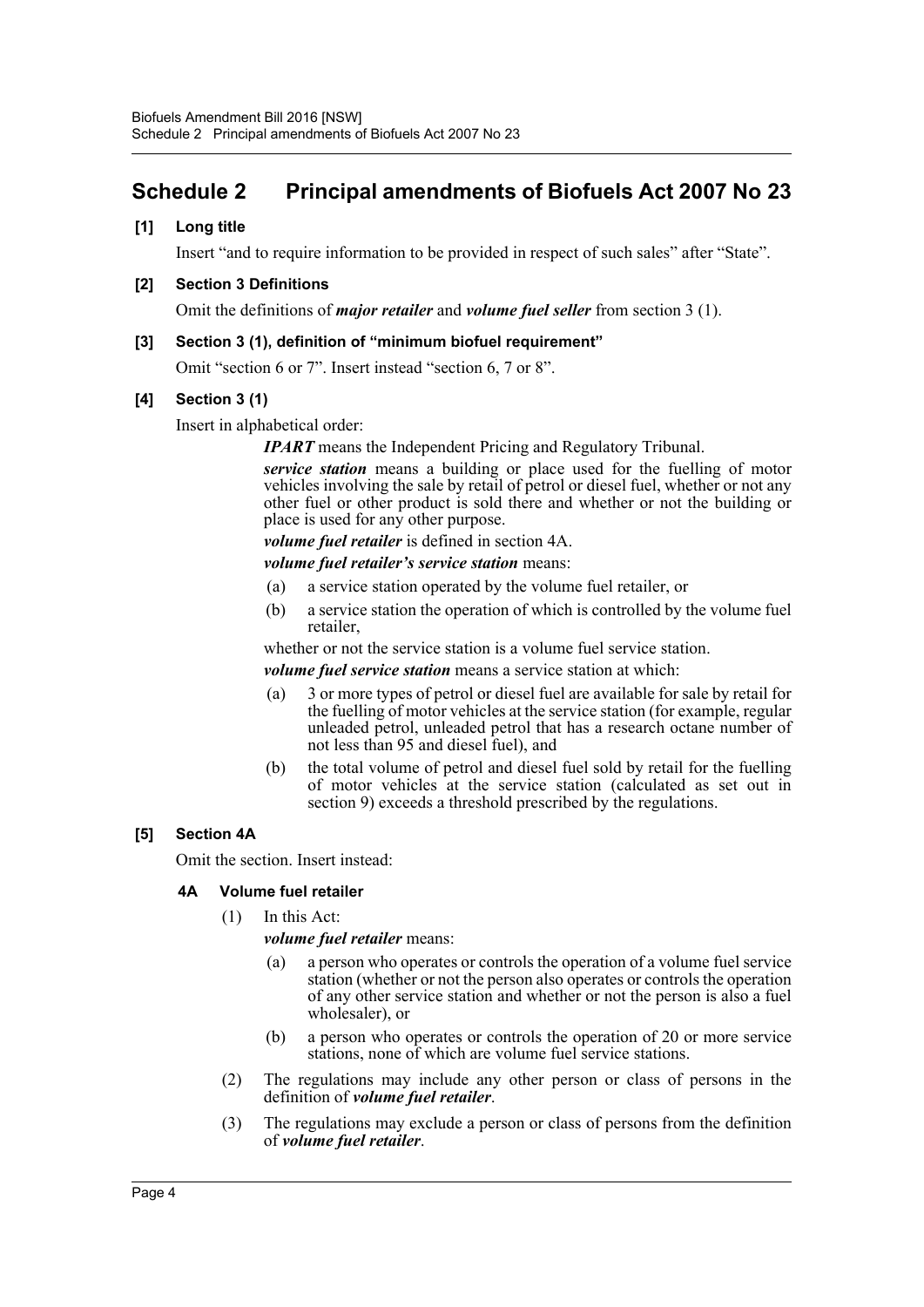#### **[6] Section 5 Act applies only to sales to person in NSW or for delivery in NSW**

Omit "a volume fuel seller" from section 5 (1). Insert instead "wholesale or retail".

#### **[7] Section 5 (2)**

Omit "by one volume fuel seller to another volume fuel seller".

Insert instead "by one wholesaler to another or by one retailer to another".

## **[8] Section 6 Minimum ethanol requirement for volume fuel retailers**

Omit "seller" wherever occurring in section 6 (1). Insert instead "retailer".

#### **[9] Section 7 Minimum biodiesel requirement for volume fuel retailers**

Omit "seller" wherever occurring in section 7 (1). Insert instead "retailer".

#### **[10] Section 8**

Insert after section 7:

#### **8 Availability of petrol-ethanol blend for retail sale**

A volume fuel retailer must ensure that, at each of the retailer's volume fuel service stations, petrol-ethanol blend is available for sale by retail for the fuelling of motor vehicles in a manner that complies with the regulations.

#### **[11] Section 9 Method for determining volumes of petrol and biodiesel**

Omit "seller" wherever occurring in section 9 (1) and (2). Insert instead "retailer".

#### **[12] Section 9A**

Insert after section 9:

#### **9A Offence—failure to comply with minimum biofuel requirements**

(1) A volume fuel retailer who fails to comply with a minimum biofuel requirement is guilty of an offence.

Maximum penalty:

- (a) in the case of a first offence—500 penalty units, or
- (b) in the case of a second or subsequent offence—5,000 penalty units.
- (2) It is a defence to a prosecution for failure to comply with a minimum biofuel requirement if the defendant proves that:
	- (a) the defendant has taken the steps set out in the regulations to comply with the requirement, or
	- (b) the defendant has otherwise taken all reasonable steps to comply with the requirement, or
	- (c) in the case of a requirement imposed by section 6 or 8—at the time of the alleged offence, it was not economically viable for the defendant to comply with the requirement:
		- (i) because the wholesale price of ethanol for use in the production of petrol-ethanol blend exceeded the reasonable wholesale price determined by IPART under section 17A (1) (a), or
		- (ii) because of the price at which the defendant was reasonably able to produce or obtain petrol-ethanol blend for retail sale, or
		- (iii) on grounds set out in the regulations, or
		- (iv) on any other grounds, or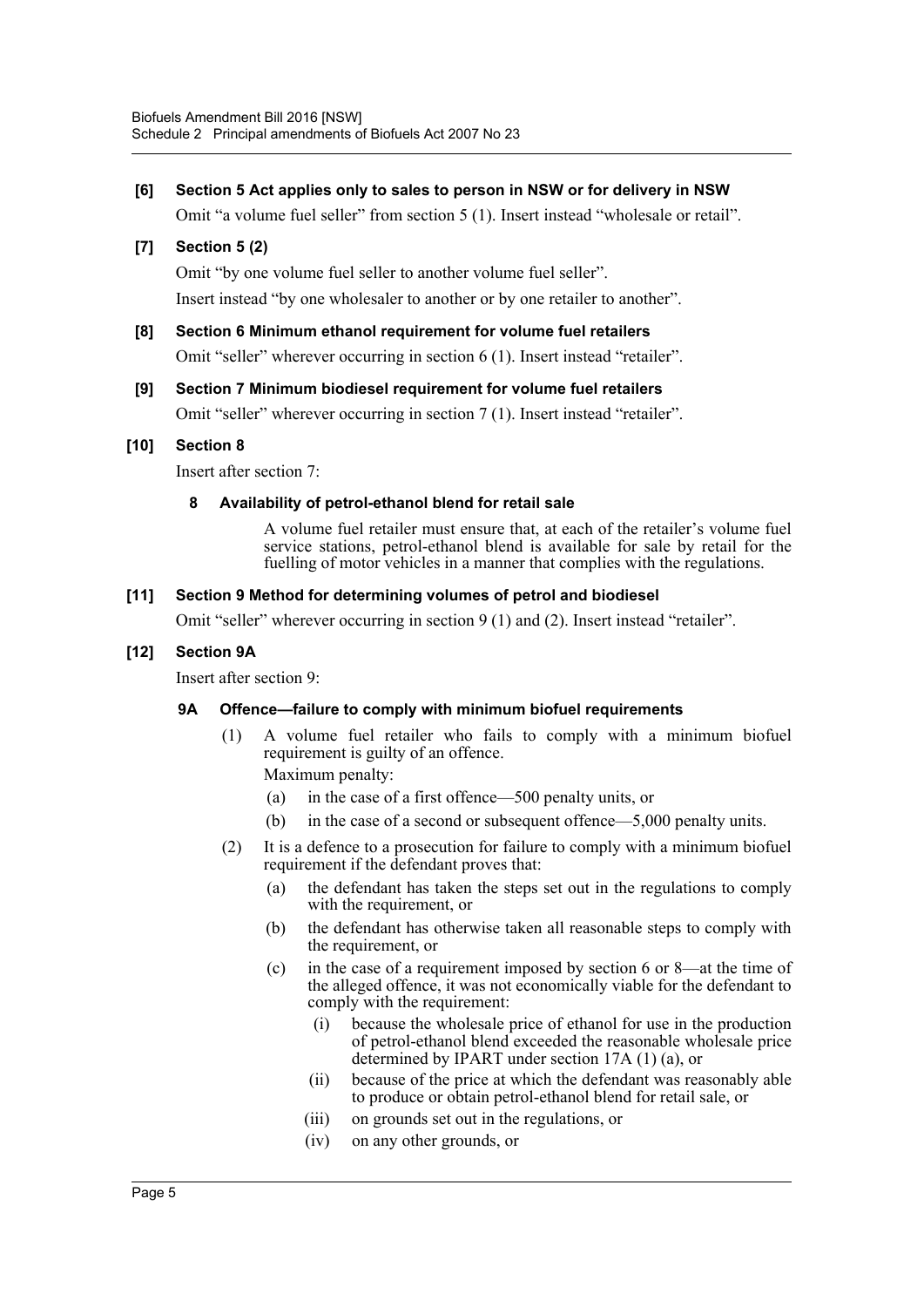- (d) in the case of a requirement imposed by section 7—at the time of the alleged offence, it was not economically viable for the defendant to comply with the requirement:
	- (i) because of the price at which the defendant was reasonably able to produce or obtain biodiesel blend for retail sale, or
	- (ii) on grounds set out in the regulations, or
	- (iii) on any other grounds.

#### **[13] Part 3, heading**

Omit the heading. Insert instead:

## **Part 3 Registration, returns and records**

#### **[14] Sections 10 and 11**

Omit the sections. Insert instead:

#### **10 Registration of primary wholesalers, volume fuel retailers and other operators of service stations**

- (1) A person who carries on the business of a primary wholesaler or who operates or controls the operation of a service station must register as a primary wholesaler, a volume fuel retailer or an operator of a service station who is not a volume fuel retailer by taking the steps required by the Secretary by order published on the NSW legislation website.
- (2) The Secretary is to publish, on the Department's website, a register containing the names and contact details of persons who are registered as volume fuel retailers.
- (3) A person who is registered under this section must keep the registration details up-to-date by taking the steps required by the Secretary, within the period allowed by the Secretary, by order published on the NSW legislation website.

#### **11 Returns by primary wholesalers, volume fuel retailers and other operators of service stations**

- (1) A person required to be registered under section 10 must provide returns to the Secretary as required by the regulations.
- (2) A return is to specify the following information in respect of sales of petrol and diesel fuel by the person during the period for which the return is required:
	- (a) the total volume of petrol sold (including petrol-ethanol blend),
	- (b) the total volume of ethanol sold (in the form of petrol-ethanol blend),
	- (c) the total volume of diesel fuel sold (including biodiesel blend),
	- (d) the total volume of biodiesel sold (in the form of biodiesel blend),
	- (e) such other information as may be specified in the regulations.

#### **[15] Section 12 Keeping of records**

Omit "volume fuel seller" wherever occurring in section 12 (1). Insert instead "person".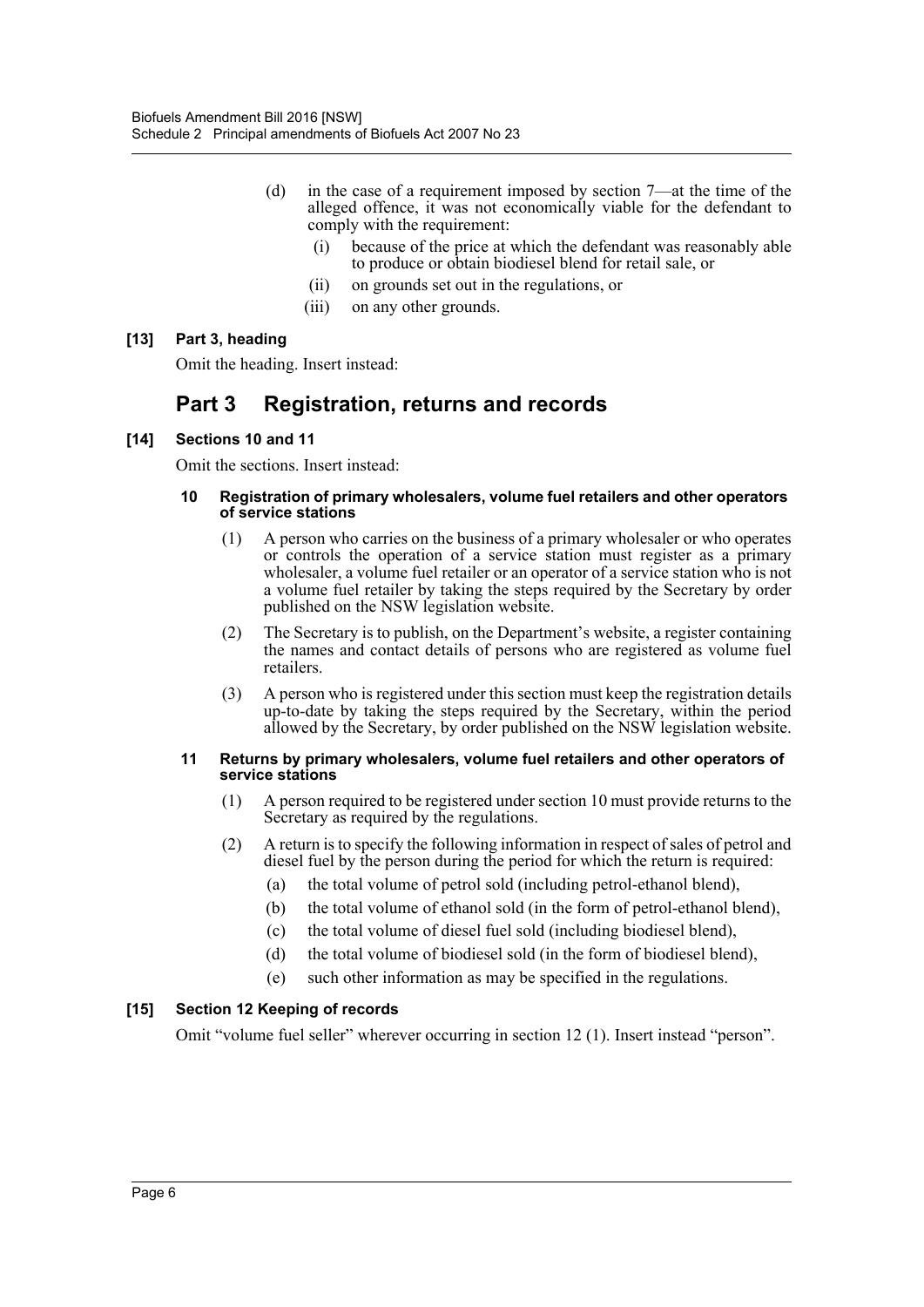#### **[16] Section 13 Offence—failure to register, furnish returns or keep records**

Insert before section 13 (1):

(1A) A person who fails to register or keep registration details up-to-date in compliance with section 10 is guilty of an offence. Maximum penalty: 100 penalty units.

## **[17] Section 14 Compliance reporting by Minister** Omit "by volume fuel sellers" from section 14 (1).

#### **[18] Section 14 (2)**

Omit "volume fuel sellers". Insert instead "persons".

#### **[19] Section 14 (3)**

Omit "by a volume fuel seller".

#### **[20] Section 14 (as amended by this Act)**

Renumber the section as section 23 and transfer it to the end of Part 4.

#### **[21] Section 15 Exemptions from minimum biofuel requirements**

Omit section 15 (1) and (1A). Insert instead:

- (1) The Minister may, on application, exempt a volume fuel retailer from compliance with a specified minimum biofuel requirement if the retailer satisfies the Minister:
	- (a) that, if the retailer were prosecuted for failure to comply with the requirement, the retailer would have a defence to the prosecution, or **Note.** See section 9A (2).
	- (b) that the exemption is reasonable in order to allow the retailer a period within which to take the steps required to establish a defence to a prosecution for failure to comply with the requirement, or
	- (c) that compliance by the retailer may result in a risk to public health or safety, or
	- (d) that the exemption should be granted on other grounds specified in the regulations, or
	- (e) that there are other extraordinary circumstances justifying the grant of the exemption.

#### **[22] Section 15 (4), note**

Omit "seller" wherever occurring. Insert instead "retailer".

#### **[23] Section 15 (5A)**

Insert after section 15 (5):

- (5A) An exemption that is granted in order to allow a person a period within which to take steps to comply with a minimum biofuel requirement:
	- (a) may be subject to conditions specifying the steps to be taken, and
	- (b) must not be granted for a period exceeding that specified in the regulations.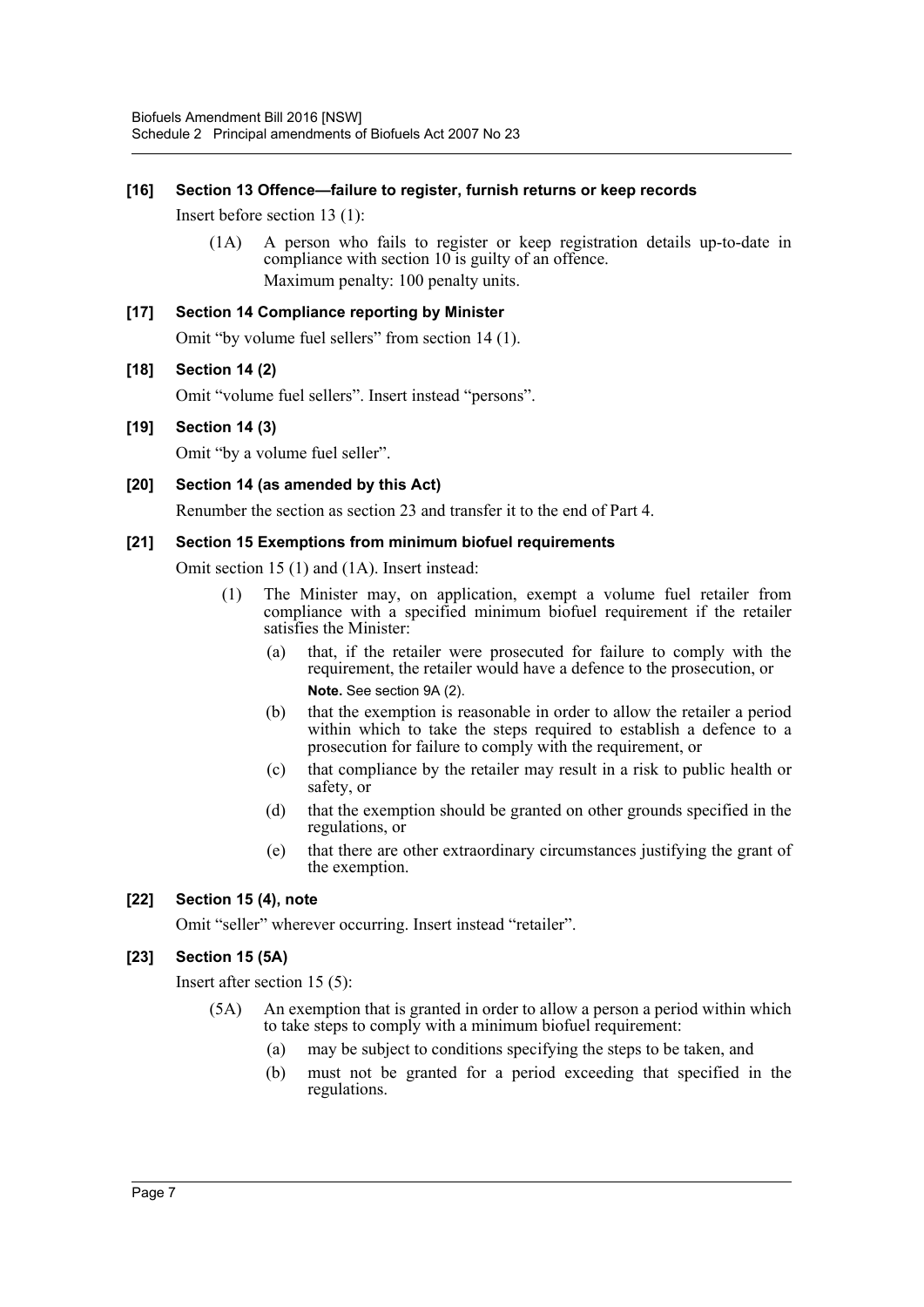## **[24] Section 15 (7)** Omit "seller". Insert instead "retailer". **[25] Section 15, note** Omit "section 11 (Returns by volume fuel sellers) or 12 (Keeping of records by volume fuel sellers)". Insert instead "section 10, 11 or 12". **[26] Section 15 (as amended by this Act)** Renumber the section as section 9B and transfer it in appropriate order to Part 2. **[27] Section 17 Suspension of minimum biofuel requirements** Omit "sellers" from section 17 (1) (a). Insert instead "retailers". **[28] Section 17 (3)** Omit "seller" wherever occurring. Insert instead "retailer". **[29] Section 17, note** Omit "section 11 (Returns by volume fuel sellers) or 12 (Keeping of records by volume fuel sellers)". Insert instead "section 10, 11 or 12". **[30] Section 17 (as amended by this Act)** Renumber the section as section 9C and transfer it in appropriate order to Part 2. **[31] Part 3A** Insert after Part 3: **Part 3A IPART functions 17A IPART functions** (1) IPART has the following functions:

- (a) to determine, and periodically review, a reasonable wholesale price for ethanol for use in the production of petrol-ethanol blend,
- (b) to monitor the retail market (including prices) for petrol-ethanol blend and make reports to the Minister on the effect of a determination under paragraph (a) on that market.
- (2) In determining a reasonable wholesale price for ethanol, IPART must:
	- (a) consider the price at which ethanol would need to be sold by wholesale for use in the production of petrol-ethanol blend for the wholesale market for ethanol and petrol-ethanol blend and the retail market for petrol-ethanol blend to be economically viable, and
	- (b) take into account the minimum biofuel requirements and disregard any exemptions from those requirements that may be granted under this Act.
- (3) IPART may conduct investigations for the purpose of enabling it to perform its functions under this section.
- (4) Subject to this section, and except to the extent to which the regulations otherwise provide, the provisions of Divisions 6 and 7 of Part 3 of the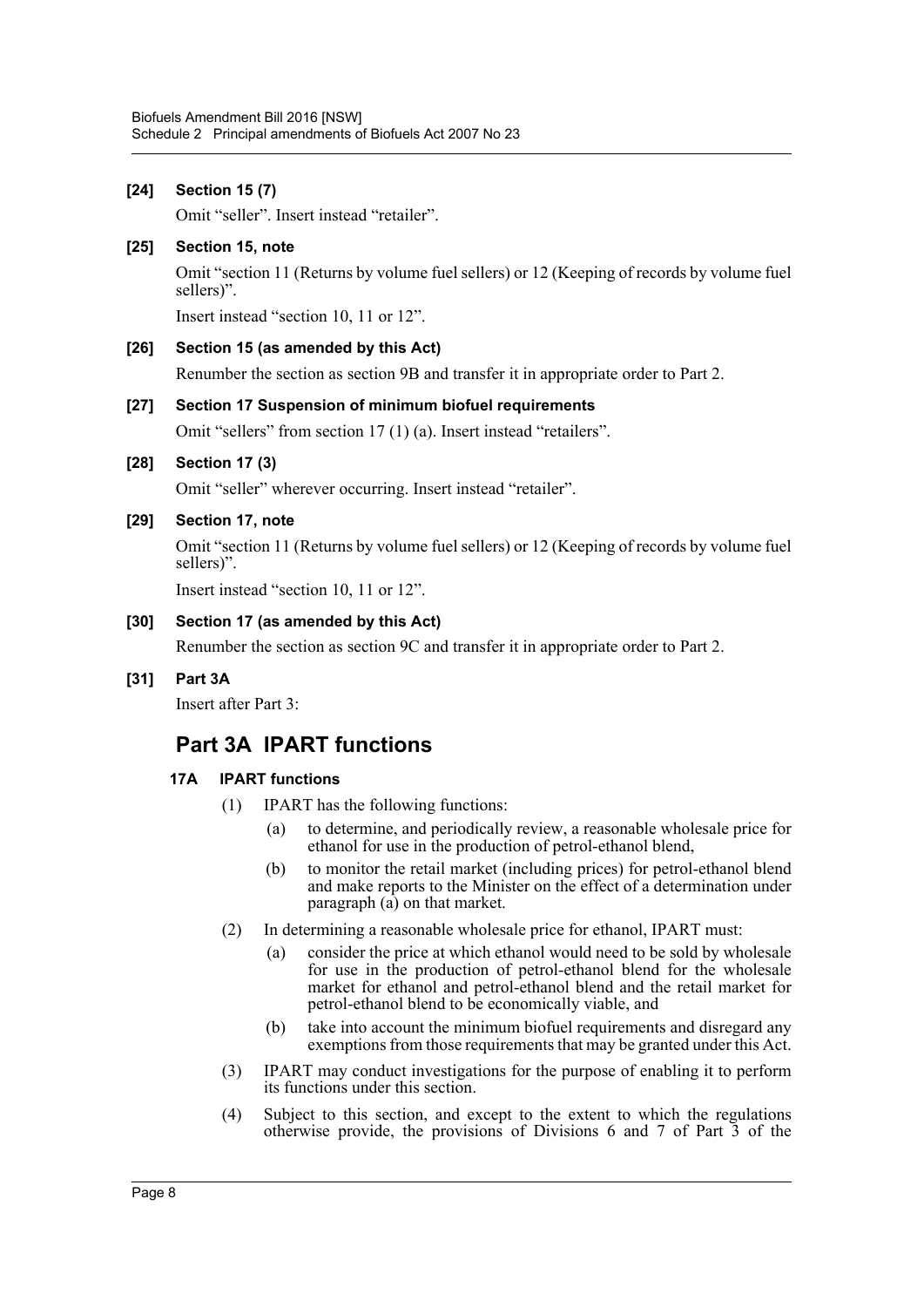*Independent Pricing and Regulatory Tribunal Act 1992* apply to an investigation or report under this section in the same way as they apply to an investigation or report under that Act.

- (5) Section 21 (1) of the *Independent Pricing and Regulatory Tribunal Act 1992* does not apply so as to require IPART to hold any hearing for the purposes of an investigation under this section.
- (6) IPART may issue guidelines as to the manner in which it exercises its functions under this section.
- (7) IPART must keep the guidelines available for inspection by members of the public, free of charge, during normal office hours.
- (8) It is sufficient compliance with subsection (7) if a copy of the guidelines is made available to the public on IPART's website.
- (9) Copies of the guidelines are to be made available to members of the public, at cost, during normal office hours.

#### **[32] Sections 19 and 20**

Omit "volume fuel seller" wherever occurring.

Insert instead "person required to be registered under section 10".

#### **[33] Section 23 Registration of volume fuel sellers**

Omit the section.

#### **[34] Section 24 Expert Panel**

Omit section 24 (2). Insert instead:

(2) The Chairperson of the Expert Panel is the Secretary, the Secretary's nominee, the Commissioner for Fair Trading or the Commissioner's nominee, as determined by the Secretary.

#### **[35] Section 31 Delegation**

Insert "or Secretary" after "Minister" wherever occurring.

#### **[36] Section 32**

Omit the section. Insert instead:

#### **32 Review of Act**

- (1) The Minister is to review this Act to determine whether the policy objectives of the Act remain valid and whether the terms of the Act remain appropriate for securing those objectives.
- (2) The review is to commence before 30 June 2019.
- (3) A report on the outcome of the review is to be tabled in each House of Parliament within 12 months after that date.